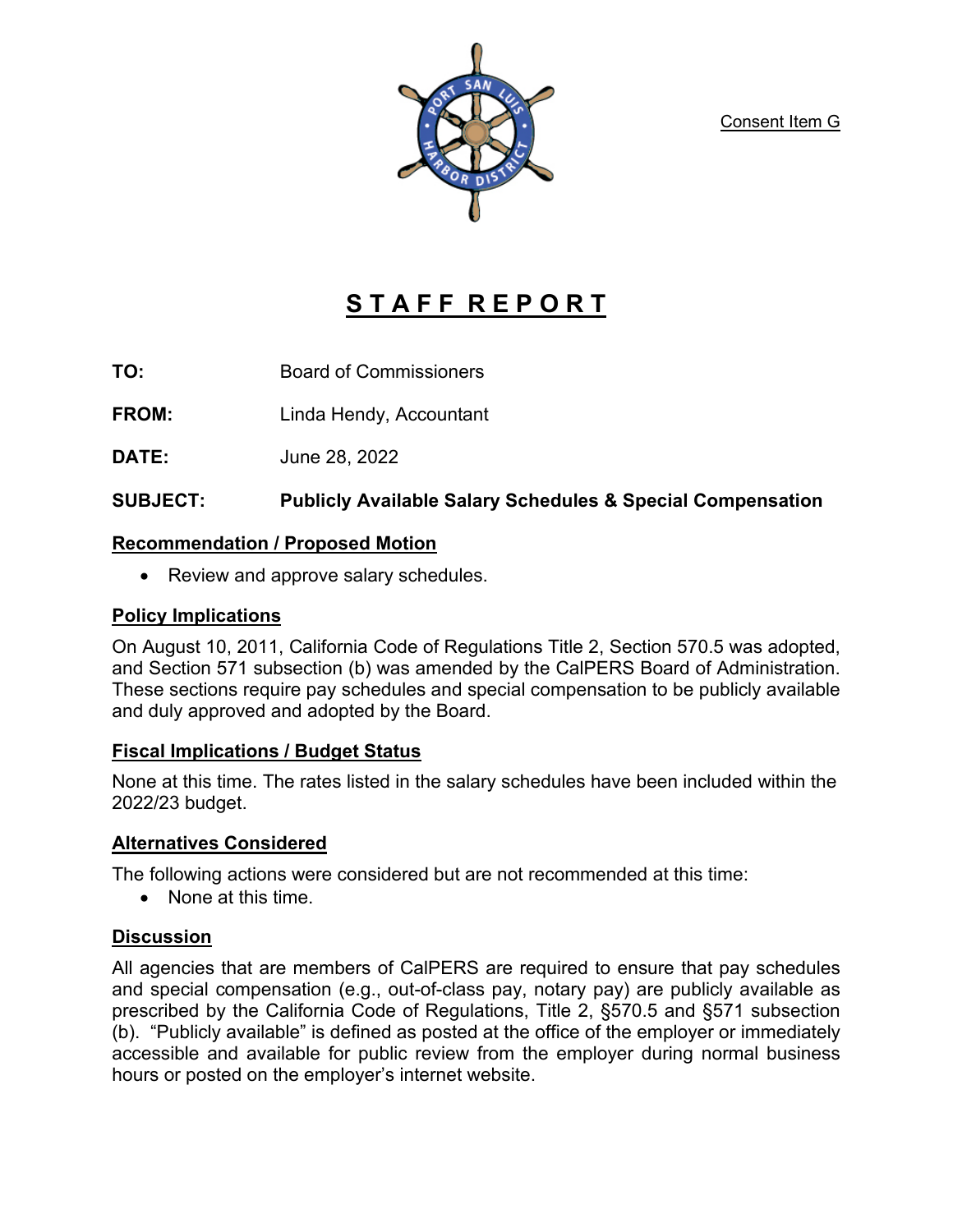Attachment 1 contains three District pay schedules as follows and includes negotiated cost of living increase:

- SEIU employees 3.0% COLA
- Per Board motion on September 25, 2018, Harbor Director, Business Manager, Facilities Manager, and Chief Harbor Patrol Officer are to be granted the same cost of living increase as received by SEIU employees.
- Harbor Patrol Officers Association (HPOA) salary schedule remains unchanged due to ongoing contract negotiations.

The adopted pay schedules will be posted at [www.portsanluis.com.](http://www.portsanluis.com/)

Staff recommends approval and adoption of the attached pay schedules and special compensation in accordance with the California Code of Regulations, Title 2, §§570.5 and 571 subsections (b).

Attachment(s): (1) SEIU, Unrepresented and HPOA Employee's salary schedules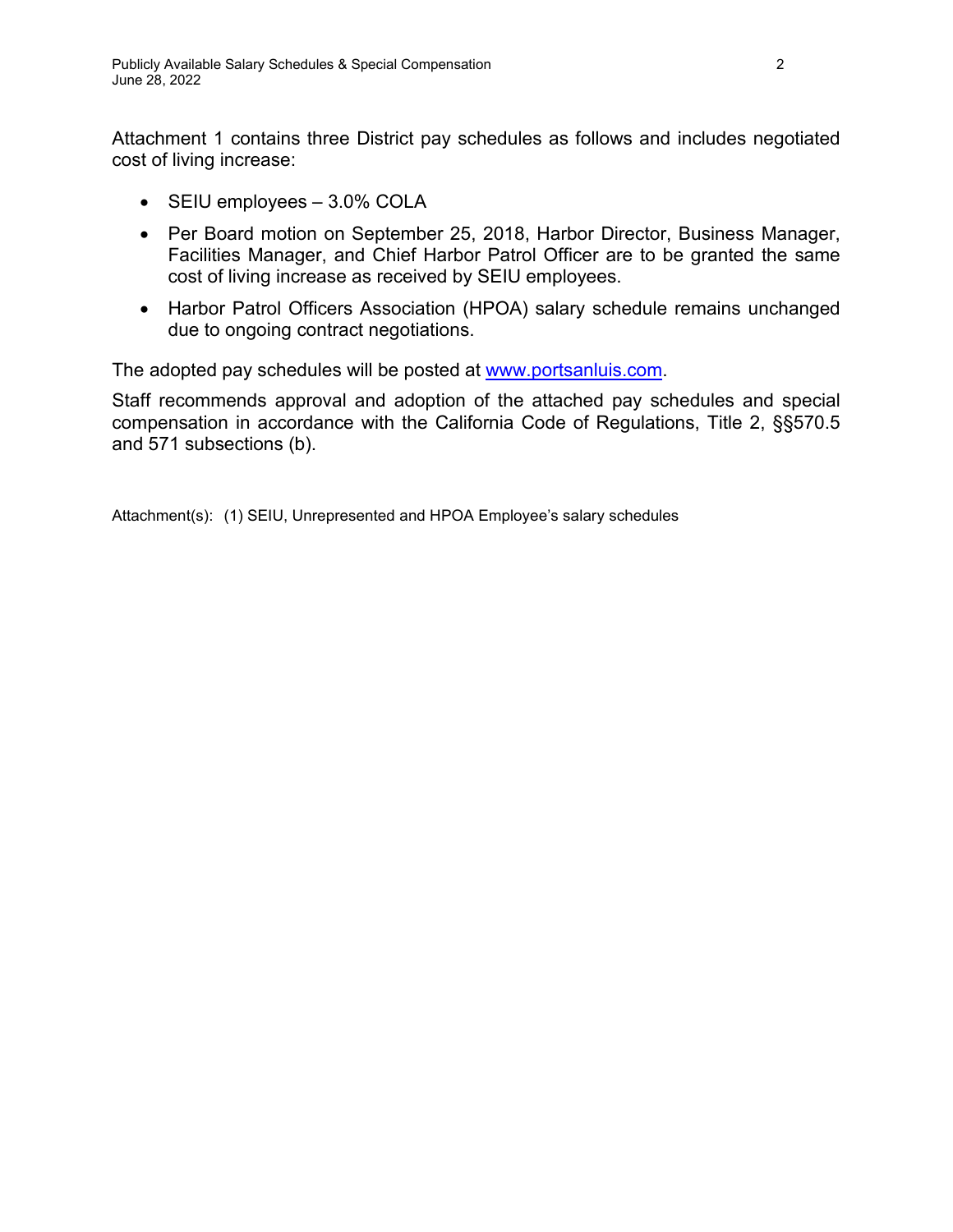#### PORT SAN LUIS HARBOR DISTRICT Pay Schedule for HPOA effective 7-1-2022

|                |                                          |         | Hourly Rate per Step |         |         |         |         | Annual   | Annual    |
|----------------|------------------------------------------|---------|----------------------|---------|---------|---------|---------|----------|-----------|
| Range          | <b>Position Title</b>                    | A       | B                    | С       |         | Е       |         | Minimum  | Maximum   |
| T <sub>1</sub> | Minimum Wage                             | \$15.00 | \$15.00              | \$15.00 | \$15.00 | \$15.00 | \$15.00 | \$31,200 | \$31,200  |
|                | 1.50% COLA FY 2021-22                    |         |                      |         |         |         |         |          |           |
| 95             | Harbor Patrol Officer I                  | \$27.84 | \$29.23              | \$30.70 | \$32.23 | \$33.84 | \$35.53 | \$57,911 | \$73,910  |
| 104            | Harbor Patrol Officer II                 | \$30.45 | \$31.97              | \$33.57 | \$35.25 | \$37.01 | \$38.86 | \$63,336 | \$80,835  |
| 109            | <b>Harbor Patrol Officer III</b>         | \$32.00 | \$33.60              | \$35.28 | \$37.05 | \$38.90 | \$40.85 | \$66,567 | \$84,958  |
| 127            | <b>Supervising Harbor Patrol Officer</b> | \$38.28 | \$40.19              | \$42.20 | \$44.31 | \$46.53 | \$48.86 | \$79,624 | \$101,622 |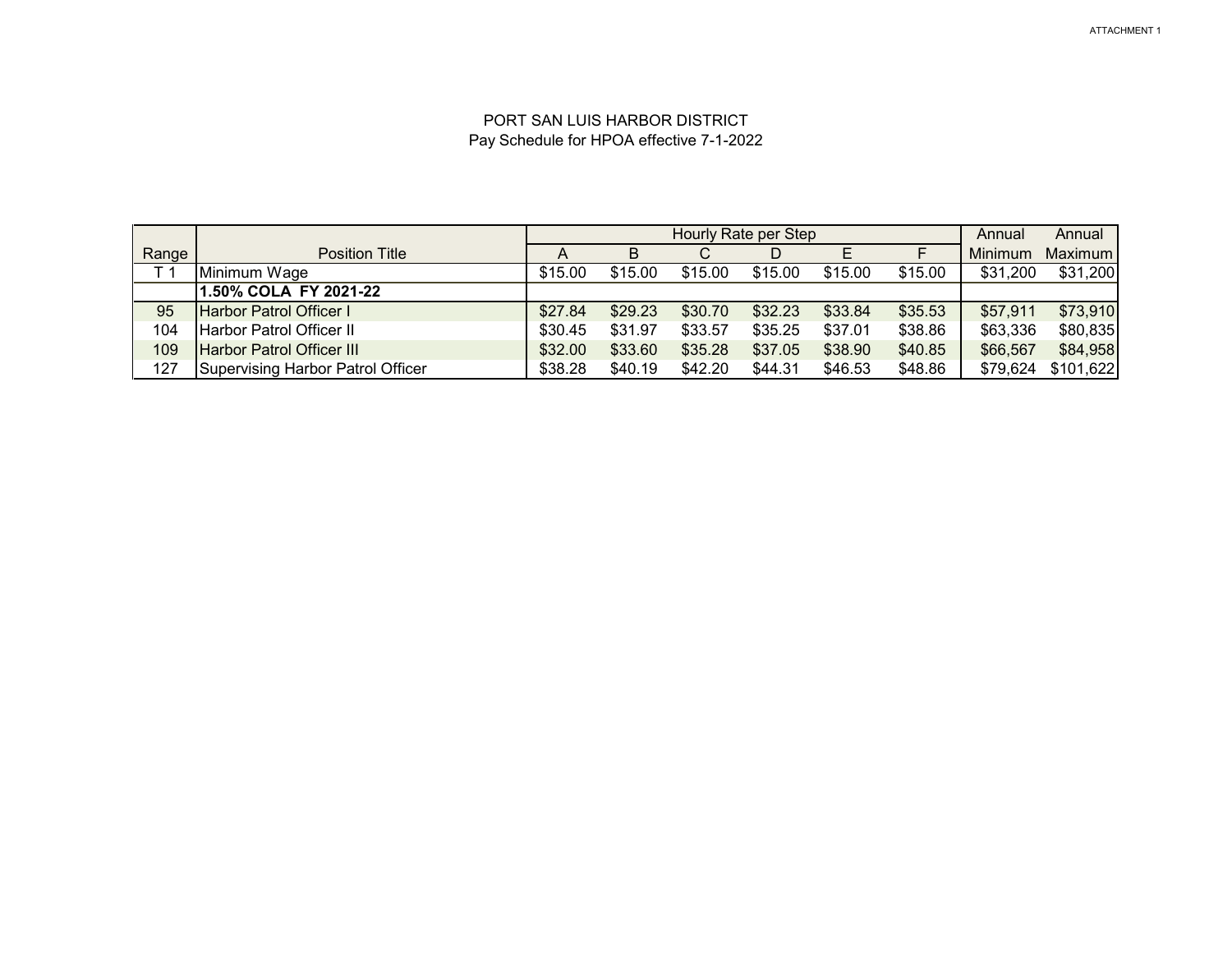#### PORT SAN LUIS HARBOR DISTRICT Pay Schedule for SEIU effective 7-1-2022

|                |                                               | Hourly Rate per Step |         |         |         | Longevity Pay |         |         | Annual   | Annual  |          |                    |
|----------------|-----------------------------------------------|----------------------|---------|---------|---------|---------------|---------|---------|----------|---------|----------|--------------------|
| Range          | <b>Position Title</b>                         | A                    | B       |         | D       | F             |         | (+2%)   | $(+4.5)$ | $(+7%)$ |          | Minimum Maximum    |
| T <sub>1</sub> | Minimum Wage                                  | \$15.00              | \$15.00 | \$15.00 | \$15.00 | \$15.00       | \$15.00 | \$15.00 | \$15.00  | \$15.00 | \$31.200 | \$31,200           |
|                | 3.0% COLA FY 2022-23                          |                      |         |         |         |               |         |         |          |         |          |                    |
| 73             | <b>IPort Maintenance Worker I</b>             | \$23.35              | \$24.51 | \$25.74 | \$27.03 | \$28.38       | \$29.80 | \$30.39 | \$31.14  | \$31.88 | \$48,561 | \$66,316           |
|                | Admin. Sec./ Support S. Rep./ P.M.W.II/Acctg. |                      |         |         |         |               |         |         |          |         |          |                    |
| 85             | Tech.                                         | \$26.31              | \$27.62 | \$29.00 | \$30.45 | \$31.98       | \$33.58 | \$34.25 | \$35.09  | \$35.93 | \$54,720 | \$74.727           |
| 88             | P.M.W. II - Crane or Captain's license        | \$27.10              | \$28.46 | \$29.88 | \$31.38 | \$32.95       | \$34.59 | \$35.29 | \$36.15  | \$37.01 | \$56,378 | \$76,991           |
| 90             | Utility Crew Lead Worker                      | \$27.65              | \$29.03 | \$30.48 | \$32.01 | \$33.61       | \$35.29 | \$35.99 | \$36.88  | \$37.76 | \$57.511 | \$78,538           |
| 98             | Mooring Crew Lead worker                      | \$29.94              | \$31.44 | \$33.01 | \$34.66 | \$36.39       | \$38.21 | \$38.98 | \$39.93  | \$40.89 | \$62,276 | \$85,046           |
| 101            | Mooring Crew Lead worker - Crane              | \$30.85              | \$32.39 | \$34.01 | \$35.71 | \$37.50       | \$39.37 | \$40.16 | \$41.14  | \$42.13 | \$64,163 | \$87,623           |
| 104            | Planner Analyst/ Hvy Const. Lead/ A. Analyst  | \$31.78              | \$33.37 | \$35.04 | \$36.79 | \$38.63       | \$40.56 | \$41.37 | \$42.39  | \$43.40 | \$66,108 | \$90,278           |
| 107            | <b>Accountant</b>                             | \$32.75              | \$34.38 | \$36.10 | \$37.91 | \$39.80       | \$41.79 | \$42.63 | \$43.67  | \$44.72 | \$68,111 | \$93.013           |
| 122            | <b>Facility Supervisor</b>                    | \$38.02              | \$39.92 | \$41.91 | \$44.01 | \$46.21       | \$48.52 | \$49.49 | \$50.70  | \$51.92 |          | \$79,074 \$107,986 |

| <b>Certificate Pay</b><br>Qualified Before July 1, 2018 |         |  |  |  |  |
|---------------------------------------------------------|---------|--|--|--|--|
| Port Maintenance Worker II: Crane or                    |         |  |  |  |  |
| <b>Captain's License</b>                                | \$1,879 |  |  |  |  |
| Port Maintenance Worker II: Crane & Captain's           |         |  |  |  |  |
| License                                                 | \$3,012 |  |  |  |  |
| Mooring Crew Leader: Crane                              | \$2,234 |  |  |  |  |

| <b>Certificate Pay</b>                        |         |  |  |  |  |
|-----------------------------------------------|---------|--|--|--|--|
| Newly Qualified After July 1, 2018            |         |  |  |  |  |
| Port Maintenance Worker II: Crane or          |         |  |  |  |  |
| <b>Captain's License</b>                      | \$1,725 |  |  |  |  |
| Port Maintenance Worker II: Crane & Captain's |         |  |  |  |  |
| License                                       | \$2,987 |  |  |  |  |
| Mooring Crew Leader: Crane                    | \$1,725 |  |  |  |  |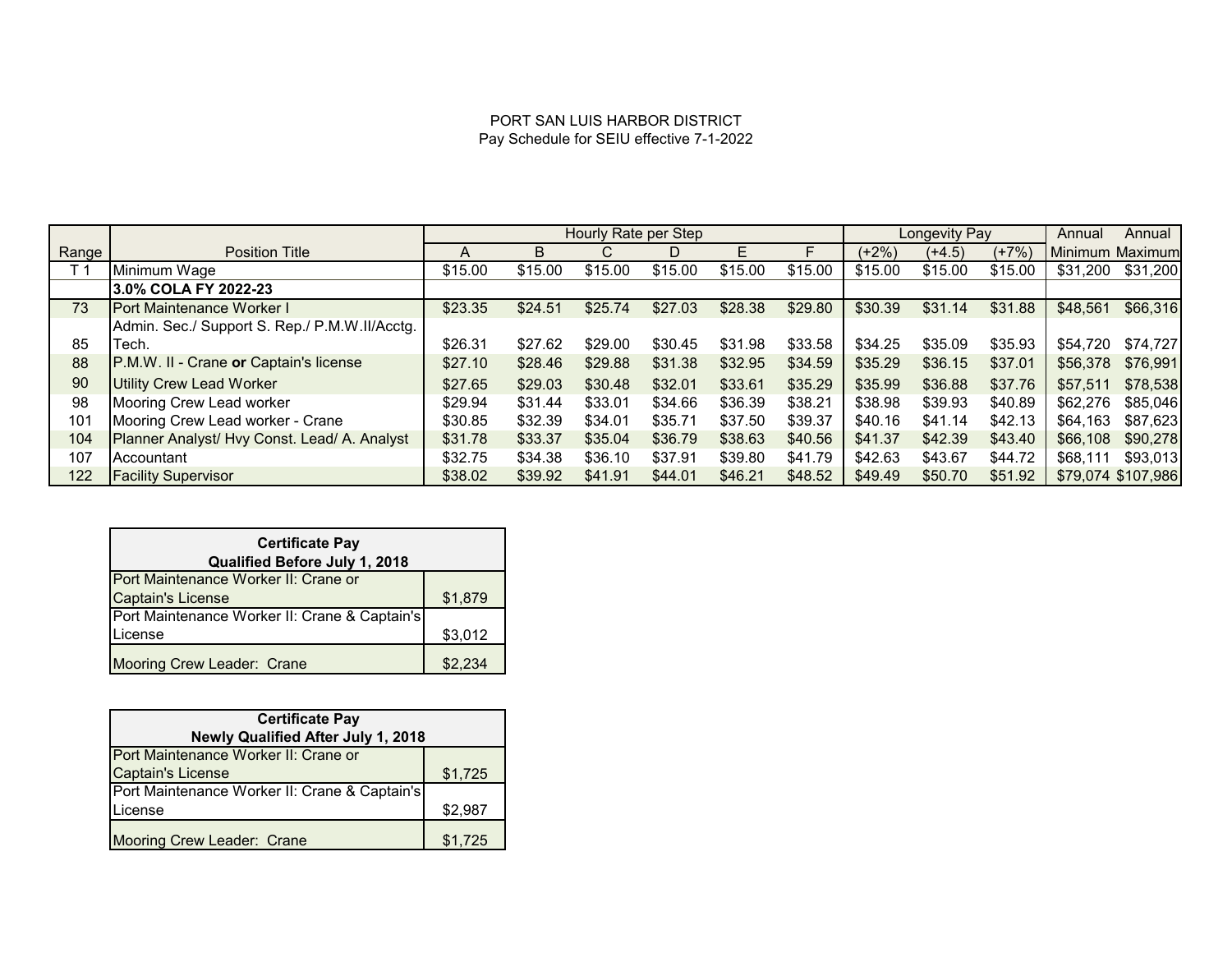#### PORT SAN LUIS HARBOR DISTRICT Pay Schedule for UNREPRESENTED effective 7-1-2022

|                |                                     |                | Hourly Rate per Step |         |         |         |         | Longevity Pay |          |         |
|----------------|-------------------------------------|----------------|----------------------|---------|---------|---------|---------|---------------|----------|---------|
| Range          | <b>Position Title</b>               | $\overline{A}$ | B                    | С       | D       |         |         | $(+2%)$       | $(+4.5)$ | $(+7%)$ |
| T <sub>1</sub> | Lifeguards Training Min. Wage       | \$15.00        | \$15.00              | \$15.00 | \$15.00 | \$15.00 | \$15.00 | \$15.00       | \$15.00  | \$15.00 |
|                |                                     |                |                      |         |         |         |         |               |          |         |
| 67             | Lifeguard                           | \$17.97        | \$18.87              | \$19.81 | \$20.80 | \$21.84 | \$22.94 | \$23.40       | \$23.97  | \$24.54 |
| 72             | Lead Lifeguard                      | \$18.89        | \$19.83              | \$20.82 | \$21.87 | \$22.96 | \$24.11 | \$24.59       | \$25.19  | \$25.79 |
| 77             | Senior Lifeguard                    | \$19.85        | \$20.84              | \$21.89 | \$22.98 | \$24.13 | \$25.34 | \$25.84       | \$26.48  | \$27.11 |
| 82             | Reserve Harbor Patrol Deckhand      | \$20.86        | \$21.91              | \$23.00 | \$24.15 | \$25.36 | \$26.63 | \$27.16       | \$27.83  | \$28.49 |
| 87             | Reserve Harbor Patrol Boat Operator | \$21.93        | \$23.03              | \$24.18 | \$25.39 | \$26.65 | \$27.99 | \$28.55       | \$29.25  | \$29.95 |
| 92             | Reserve Harbor Patrol Officer       | \$23.05        | \$24.20              | \$25.41 | \$26.68 | \$28.01 | \$29.42 | \$30.00       | \$30.74  | \$31.47 |

|                                             | Annual         | Annual    |
|---------------------------------------------|----------------|-----------|
| Managers                                    | <b>Minimum</b> | Maximum   |
| <b>Facilities Manager/ Business Manager</b> | \$97.737       | \$113,282 |
| Chief Harbor Patrol Officer                 | \$98,239       | \$124.431 |
| <b>Harbor Director</b>                      | \$174,836      | \$203,693 |